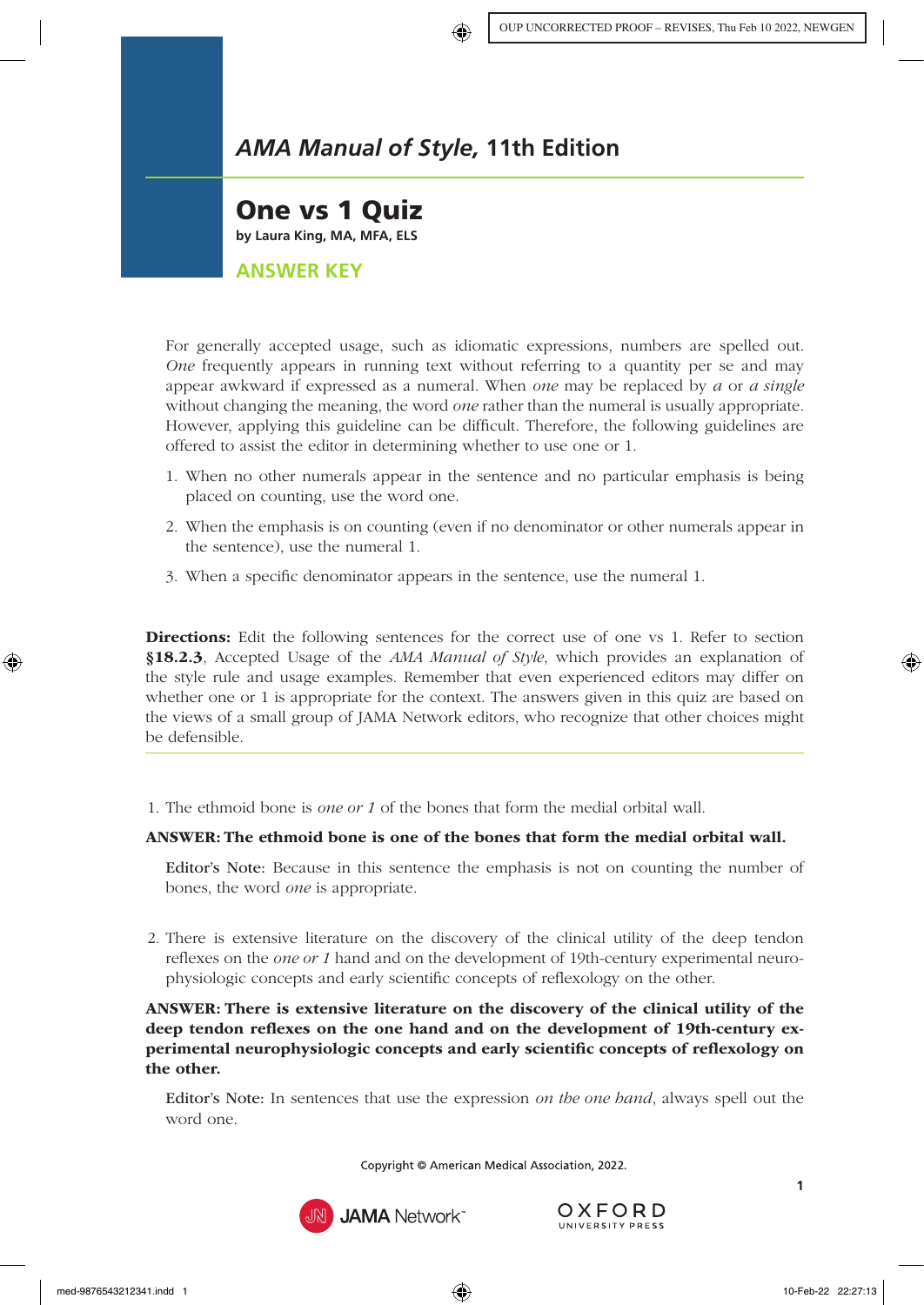3. The physician listed only *one or 1* of a number of symptoms the patient was experiencing.

# ANSWER: The physician listed only one of a number of symptoms the patient was experiencing.

Editor's Note: When *one* derives from a general denominator, such as "a number of," "of many," "a collection of," and so on, the word *one* is appropriate.

4. Only *one or 1* case of AIDS was reported in 2008 in the urban assisted living center.

# ANSWER: Only 1 case of AIDS was reported in 2008 in the urban assisted living center.

Editor's Note: In this instance the emphasis is on counting the number of cases (even though no denominator appears in the sentence); therefore, the numeral should be used.

5. Cystic fibrosis affects *one or 1* in 3000 people.

#### ANSWER: Cystic fibrosis affects 1 in 3000 people.

Editor's Note: Because this sentence includes a denominator  $(N = 3000)$ , the numeral is appropriate.

6. In the published article, *one or 1* of the authors revealed that she worked for a pharmaceutical company.

## ANSWER: In the published article, one of the authors revealed that she worked for a pharmaceutical company.

Editor's Note: Because in this sentence the emphasis is not on counting the number of authors, the word *one* is appropriate. However, if the sentence read, "In the published article, 1 of the authors worked for a pharmaceutical company and 2 other authors owned stock in several pharmaceutical companies," the numeral would be used because the emphasis is on counting. The appearance of other numerals in a sentence usually indicates that the numeral is the preferred option.

7. We studied 37 patients with multiple endocrine neoplasia type 1 who underwent *one or 1* or more surgical procedures from January 1, 1973, to April 30, 2004.

#### ANSWER: We studied 37 patients with multiple endocrine neoplasia type 1 who underwent 1 or more surgical procedures from January 1, 1973, to April 30, 2004.

Editor's Note: Because in this sentence the emphasis is on counting (ie, the number of surgical procedures), the numeral should be used.

Copyright © American Medical Association, 2022.